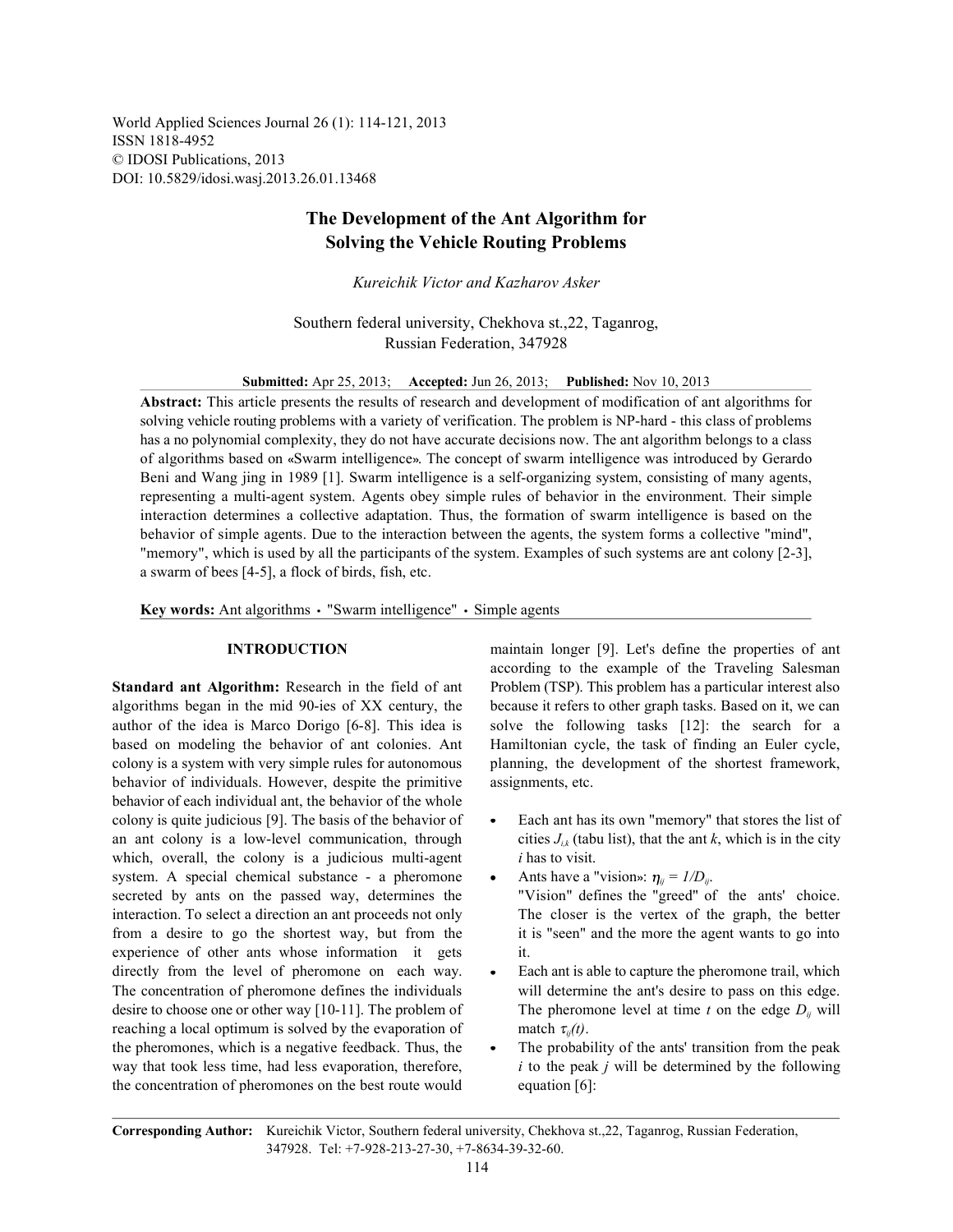

Fig. 1: The choosing of a rib by the agent.

$$
\begin{cases}\nP_{ij,k}(t) = \frac{[\tau_{ij}(t)]^{\alpha} \cdot [\eta_{ij}(t)]^{\beta}}{\sum_{l \in J_{i,k}} [\tau_{il}(t)]^{\alpha} \cdot [\eta_{il}(t)]^{\beta}}, & j \in J_{i,k} \\
P_{ij,k}(t) = 0, & j \notin J_{i,k}\n\end{cases}
$$
\n(1)

of the pheromone trail, the coefficients of heuristics. algorithm. Experiments were conducted on standard The parameters  $\alpha$  and  $\beta$  determine the relative importance benchmarks Eilon [14] - graphs with 30, 50, 75 and 98 of the two parameters and their influence on the peaks. The results were compared with the known best equation (1) [13]. They determine the "greed" of the ant. solutions obtained by using the modified genetic When  $\alpha = 0$  the ant tends to choose the shortest edge, algorithm [15]. with  $\beta = 0$  - the edge with the most amount of pheromone. All the considered graphs are fully connected, so we It is easy to see that this expression has the effect of give only the coordinates of the peaks, the edge weights "roulette wheel". is defined as the Cartesian distance between the peaks.

As can be seen from Fig. 1the ant has gone over the shows a screenshot of the graphic of program solution for peaks 1-6-5-4 and being in the peak 4 it picks out between solving the travel agents task, depending on benchmarks peak 7 and 3 for further travel. Eilon with 30 peaks.

path increases, since, according to [7] the amount of the coincided in less than a second. Let us consider in detail secreted pheromone is inversely proportional to the this experiment in Fig. 3. On the left there is a picture of length of the route and is in the following form: the solution. Note that the solved problem is the

$$
\Delta \tau_{ij,k}(t) = \begin{cases} \frac{Q}{L_k(t)}, (i,j) \in T_k(t) \\ 0, (i,j) \notin T_k(t) \end{cases}
$$
 (2)

where  $Q - iS$  a parameter with a value of the range of the optimal path,  $L_k(t)$  – is the length of the route  $T_k(t)$ . The evaporation of pheromone is determined by the following expression:

$$
\tau_{ij}(t+1) = (1-p) \cdot \tau_{ij}(t) + \sum_{k=1}^{m} \Delta \tau_{ij,k}(t)
$$
\n(3)

where  $m - is$  the number of ants,  $p - is$  evaporation coefficient ( $0 \le p \le 1$ )

In this simple ant algorithm, the initial position of the where  $\alpha$ ,  $\beta$  - are the parameters that define the weight In the article [10] there are further modifications of ant ant colony is defined as followed: the number of agents is equal to the number of peaks in the graph and each agent corresponds to a peak, from which it begins its journey.

Fig. 1 shows an example of the behavior of an ant. A computer program was developed for studies. Fig. 2

By the time, the probability of selecting the shortest As we can see from the graph, the algorithm



Fig. 2: The external interface of the program.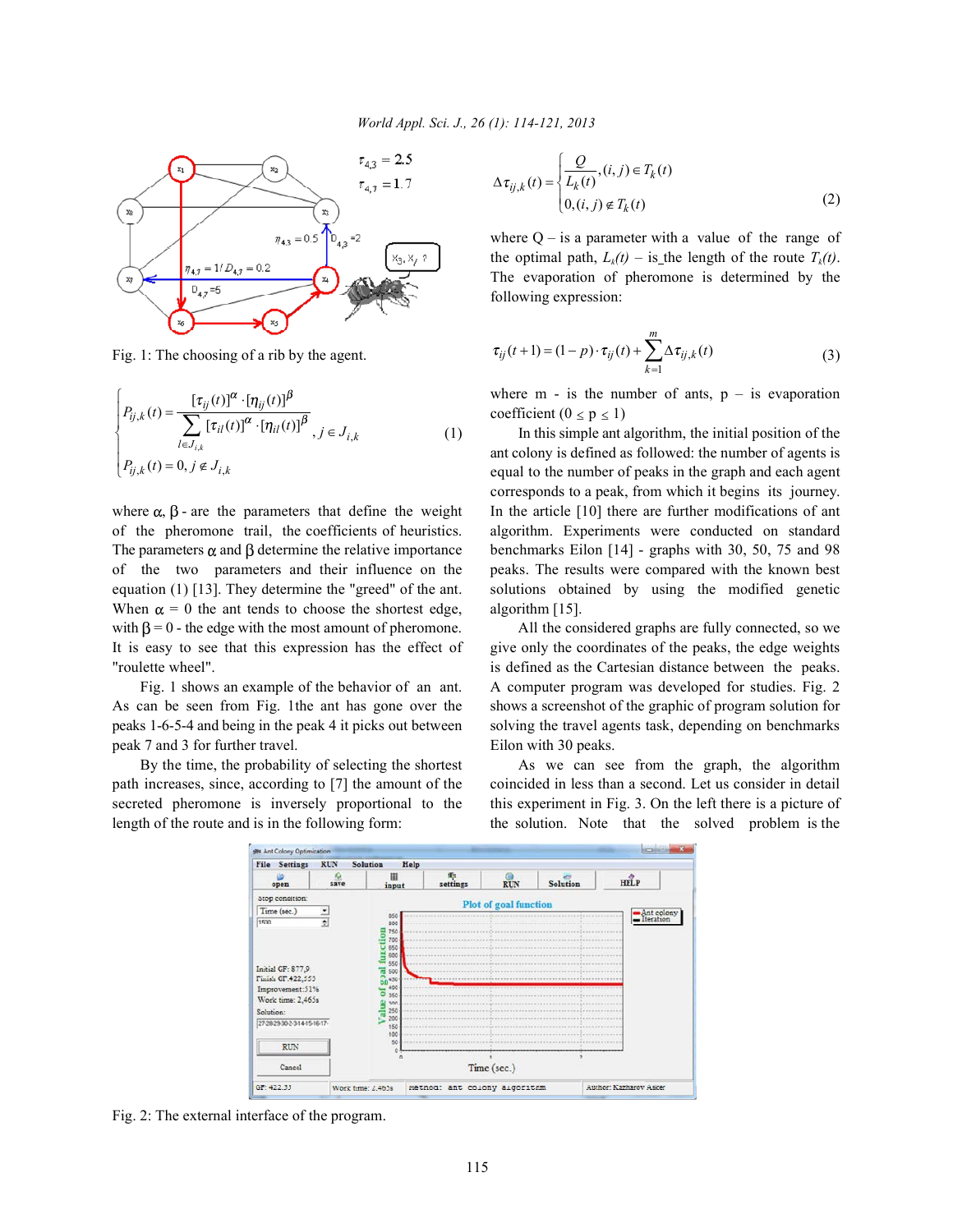

*World Appl. Sci. J., 26 (1): 114-121, 2013*

Fig. 3: Detailing of the experiment.



Fig. 4: Graph of the CF changes in%.

verification of the classical TSP - geometric TSP. Fig. 5-6 shows the comparison of the received results Each peak has two-dimensional coordinates and the with the existing results on Eilons' benchmarks [14]. length of the edges is equal to the Euclidean distance On the left we can see the existing results, on the right between the connected peaks. The number of "useful" the received ones. iterations to stagnation - 7, the size of the colony - 1000 ants. On the right, there is a complete detailing of the **A Modified Ant Algorithm for Solving the Problem of** solution, which shows that the initial solution has been **Vehicles with Multiple Depots and Time Windows** improved twice. Fig. 4 displays the graph of the CF, which **Routing:** The developed algorithm was used also for shows that the ant algorithm quickly finds a "good" solving transport problems. To adapt the ant algorithm to solution to the first iterations. Solve the problem of vehicle routing with (VRP) [15] we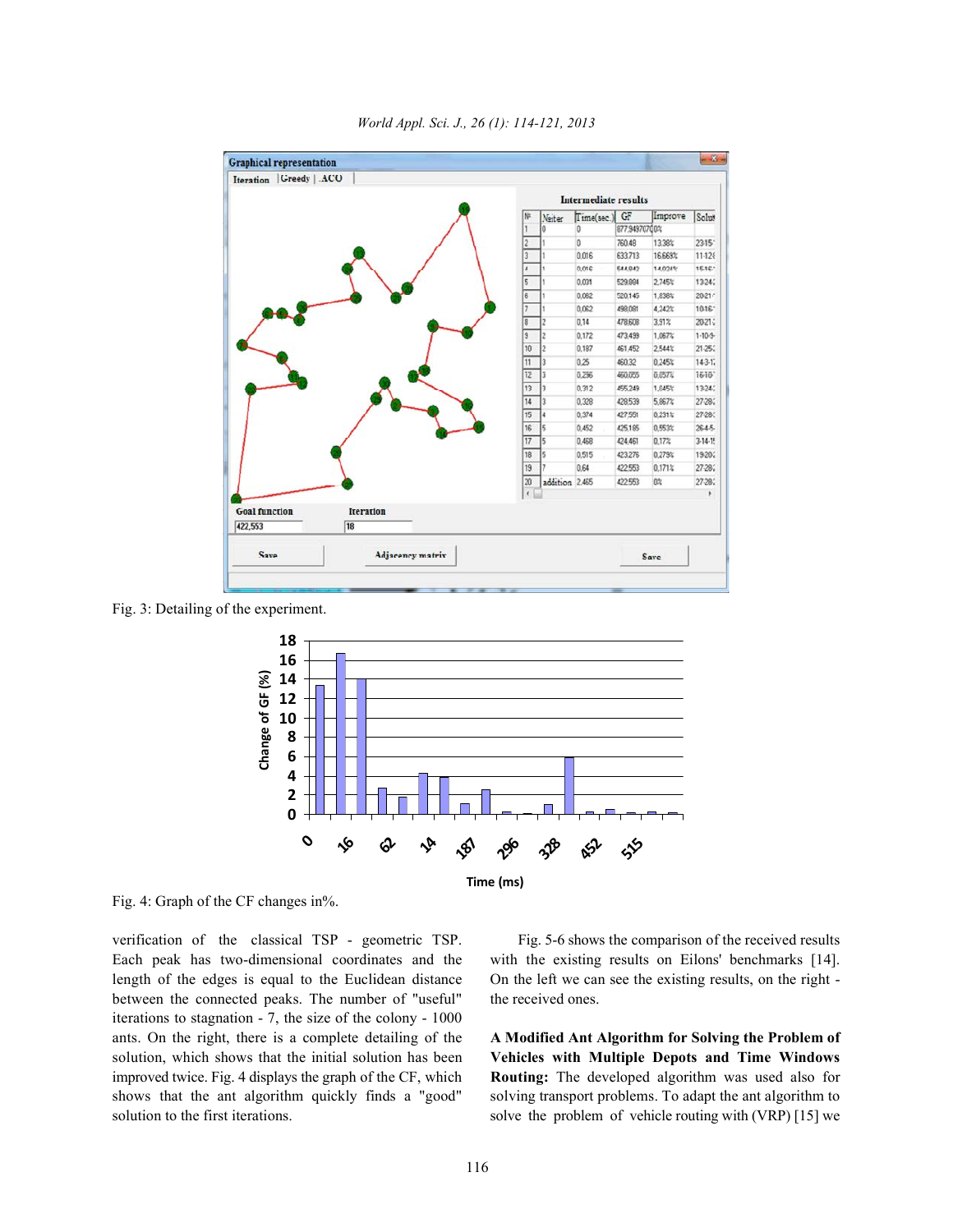

 $Lc = 783, 723$ Fig. 6: A benchmark with 98 peaks.



should impose additional restrictions on the properties of In the simplest case, the criterion for the optimization ant. When collecting food, the ant, according to the problem is the total length of the routs traveled over by model described above, tries to go round all the points the auto park. Also, one of the important criteria to (the location of food) by the shortest way, but it is able to optimize vehicle routing problem is the number of used "take the load" of only limited weight. After earning the vehicles. The optimization goal in this case is to reduce maximum possible load, the ant returns to the colony and this number. Denote the number of involved vehicles by "gets unloaded". Then it repeats these steps in the not variable m '.

Fig. 7: The behavior of an ant with an additional transport carrying capacity equal to infinity or sufficiently constraint. Large, the problem is reduced to finding the minimum of a visited locations of food, until all the food is collected. The described model of the ants' behavior can solve the verification of the problem of vehicle routing CVRP (with a restricted carrying capacity of the vehicles). Figure 7 shows an example of an ant's behavior for the tasks VRP. A strip in Figure 7 reflects the load of the ant. Reaching the peak 4, the ant definitely returns to the colony (depot) without computing the probability of transition to the other peaks. Next, the trip of this ant will continue with zero loads and the peaks 1, 6, 5, 4 will remain prohibited according to the taboo-list (a list of prohibited peaks). It should be noted that, if we accept Hamiltonian cycle.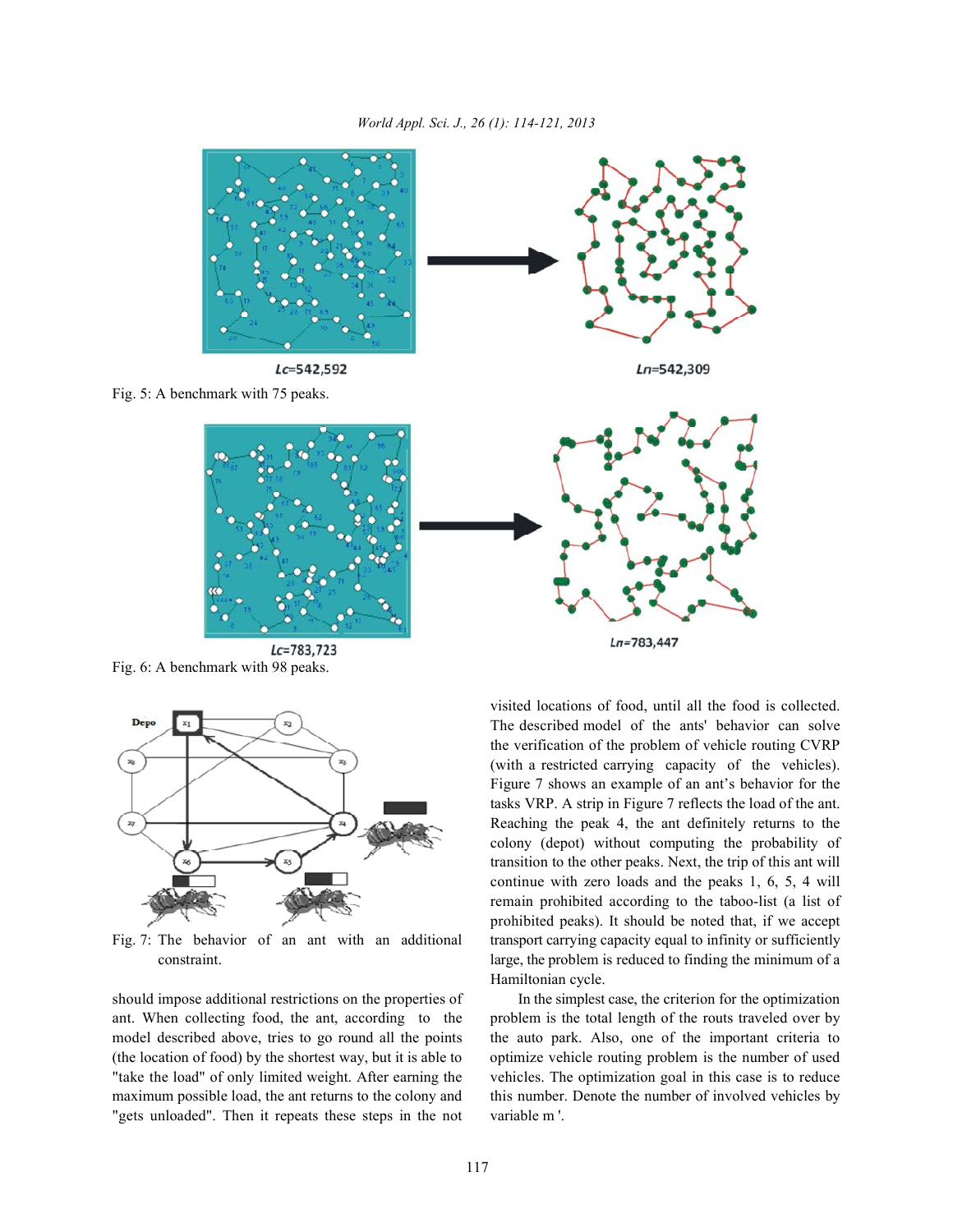$$
\left\{ F = \sum_{i=1}^{m} \left( \sum_{j=1}^{|r_i|} C_{r_{i,j}, r_{i,j+1}} + C_{r_{i,|r_i|}, h_i} \right), \atop m' \leq m \atop \sum_{i=1}^{m'} |r_i| = |V| - |V_0| \atop \sum_{j=1}^{|r_i|} d_{r_i} < w_i, 1 < i < m', \right. \tag{4}
$$

transport, companies, which is more expensive than using its own

We also have the following inputs: route.

- 
- 
- 
- 
- 

minimize the function of F. Thus, the solution of the the transports' department work, we can make a logical problem is to minimize the total length of the routes, i.e. conclusion that the problem is a multicriterion and the fuel consumption and the number of transports involved criteria prices during the period are not constant values. and the solution for this problem is developing route The objective function has to be a multiplicative function sheets for each vehicle. While solving the problem we of the form: must take into account the time limit, as this task is dynamic and time of conversion becomes idle time of the transport. Let's describe a typical task of cargo transportation around the city. Typically, each depot \storehouse has its own controller - logistician, who solves this problem for the auto park available to him. Accordingly, the problem is reduced from vehicle routing where with multiple depots (MDVRP) [16] to the classical with *m'*- is the size of the fleet involved; one depot, so the problem is solved separately for each *m* - is the size of the whole fleet;

store. Twice a day (noon and evening) the controller boundary conditions. Depending on the type of activity, where  $r_{ij}$  – is *j*-th order of traveling of the client *i* - th enterprise has to use the services of cargo carrying  $V = \{V_a, v_a, ..., v_n\}$  - is a set of peaks, where summer is the size of used auto park and the controller  $V_0 = \{v_{01}, v_{02}, \ldots, v_{0k}\}$  - is a set of peaks, where the needs to focus on solving the problem of packaging. depot is ;  $\Box$  On the other hand, during the period when orders are less  $\{v_1, \ldots, v_n\}$  - is a set of peaks, where the customers intense and the risk of a lack of transport for the delivery are (many cities); of goods is minimal, the problem of route optimization *E* – is a set of edges. **appears**, since fuel consumption become essential. In this collects information about incoming orders. This may be data from the electronic system, checks, etc. Next all the points of unloading / delivery of goods are marked on the map. The optimization criterion can vary depending on the the enterprise has periods of active marketing of goods and vice versa. For example, cold drink in the summer has a much greater demand than in winter. Thus, in certain periods the enterprises' auto park is more loaded and the risk of lack of transport appears. In this case, the auto park. Thus, the main criterion of optimization in the case, the basic optimization criterion is the length of the

*C* - is the distance matrix,  $c_{ii}$  – is the distance between algorithm. Terms of the task may change dynamically; a pair of peaks in the set V; there are different reasons for this - the changing of the  $d$  - is the vector of customers inquiries, where  $d_i$  delivery address, the rejection by the customer of stores cargo information - the weight of goods; goods, the changing of the time window, the human factor  $m -$  is the number of vehicles available; in information collection, etc. It is therefore necessary *h* - is the vector of the vehicles belonging to various to recalculate the route, which is unfavorable for depots, where *hi* - is the depot, to which the *i*-th labor-intensive algorithms. In this situation, the transport belongs; recalculating of the route becomes idle time for the driver. *w* - is the vector carrying capacity of the vehicles, "Acceptable" is the time of recalculating to 10 minutes. where *wi* - is carrying capacity of *i-th* vehicle and the Note that at the initial stage the calculation time can be vectors length is *m*. about 30 minutes, as all the transports are initially in the The other boundary condition is the speed of the fleet in the initial positions.

The purpose of the classical routing problem is to Based on the real model of the task, on the example of

$$
\begin{cases}\nF' = \left(\frac{m}{m}\right)^a * \left(\frac{F}{Q}\right)^b \\
0 \le a, b \\
F \le Q\n\end{cases}
$$
\n(5)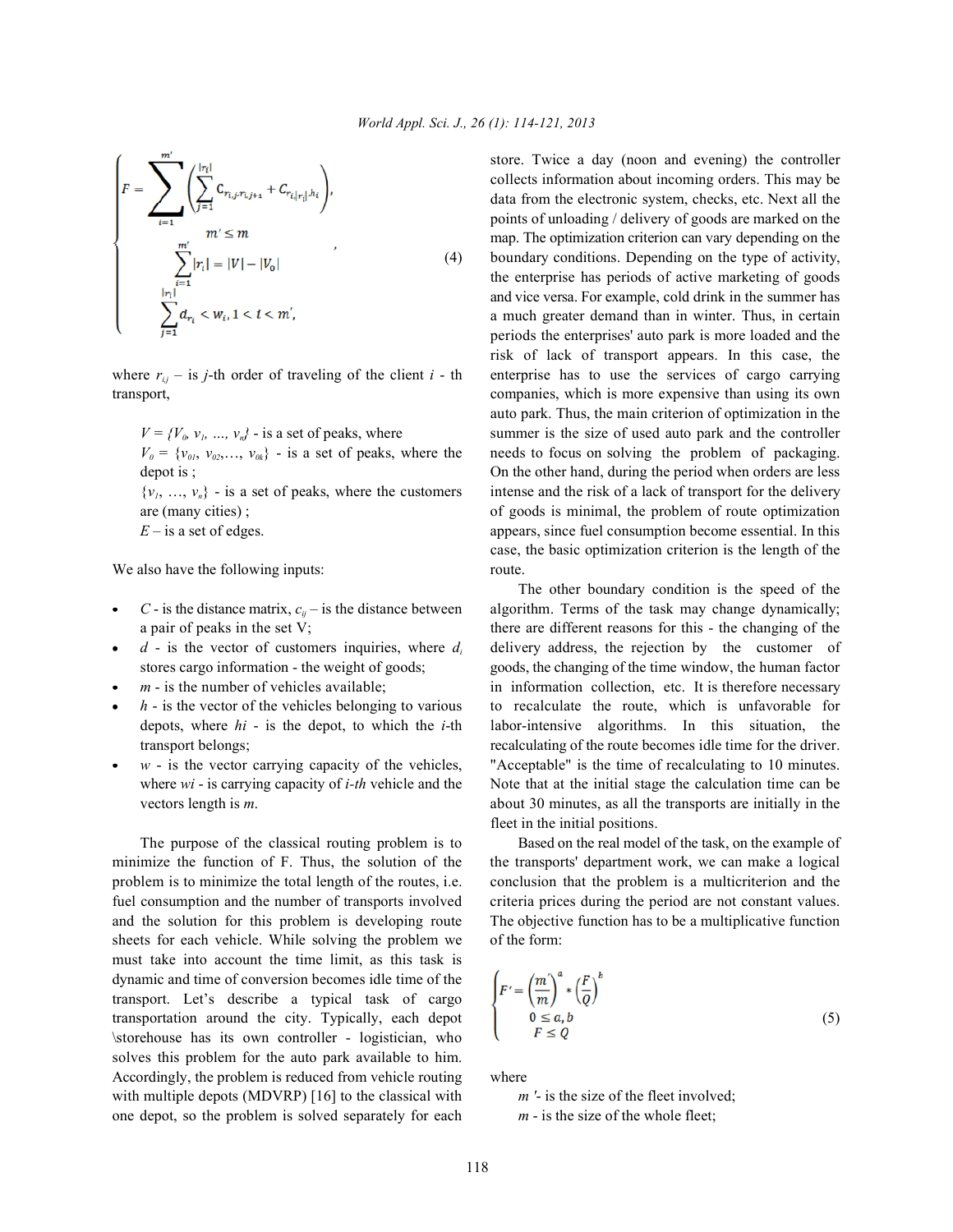

*World Appl. Sci. J., 26 (1): 114-121, 2013*

Fig. 8: An example of CVRP solution with the following parameters:  $\alpha = 1$ ,  $\beta = 4$ , working time = 5 seconds.



*b* - is a coefficient characterizing the "importance" MDVRP. or "price" of the criterion of the total length of In solving the verification VRPTW (with time

function of *F* '. The weights *a* and *b* are input rules. parameters for the developed algorithm and should be regulated by the controller. This allows to **Rule 1:** If the load of the agent when it reaches peak *j* change the assessment of the effectiveness of problem from the peak *i*, exceeds the given carrying capacity *c*, the solving for the same algorithm without major changes in transition probability  $Pij = 0$ .

the model specification. Note that if the coefficient *a* is zero, the size of the fleet involved does not affect the final solution and the task becomes a classic one-criterion. Conversely, if  $b = 0$ , the length of the route does not affect.

Fig. 9: The behavior of an ant with additional restrictions. "focusing" - a strategy in which the whole colony is The listed modification (elite ants, the initial location of the colony, templates and rectifiers) remain actual for this behavior of ants. However, for the considered verification VRP, in consideration of its specificity, the strategy of initial location of the ants' colony may be only located at a one peak [10], as shown in Fig. 8.

*F* - is total length of the route; In this case, the agents will be initially located at the *Q* - is the total length of the routes of the initial peak which corresponds to the depot. When solving the solution; MDVRP task, when there are many depots, we use the *a* - is a coefficient characterizing the "importance" or strategy of "shotgun" - agents are placed at the peaks "price" of the criterion of the number of transports which correspond to the depot / stores and consistently involved; find the routes. Figure 9 shows an example of solving

routes. windows) we must add dependence on the time frames in The goal of the optimization - minimization of the from peak *i* to peak *j*. For this, we introduce the following the calculation of the transition probability of the *k* ant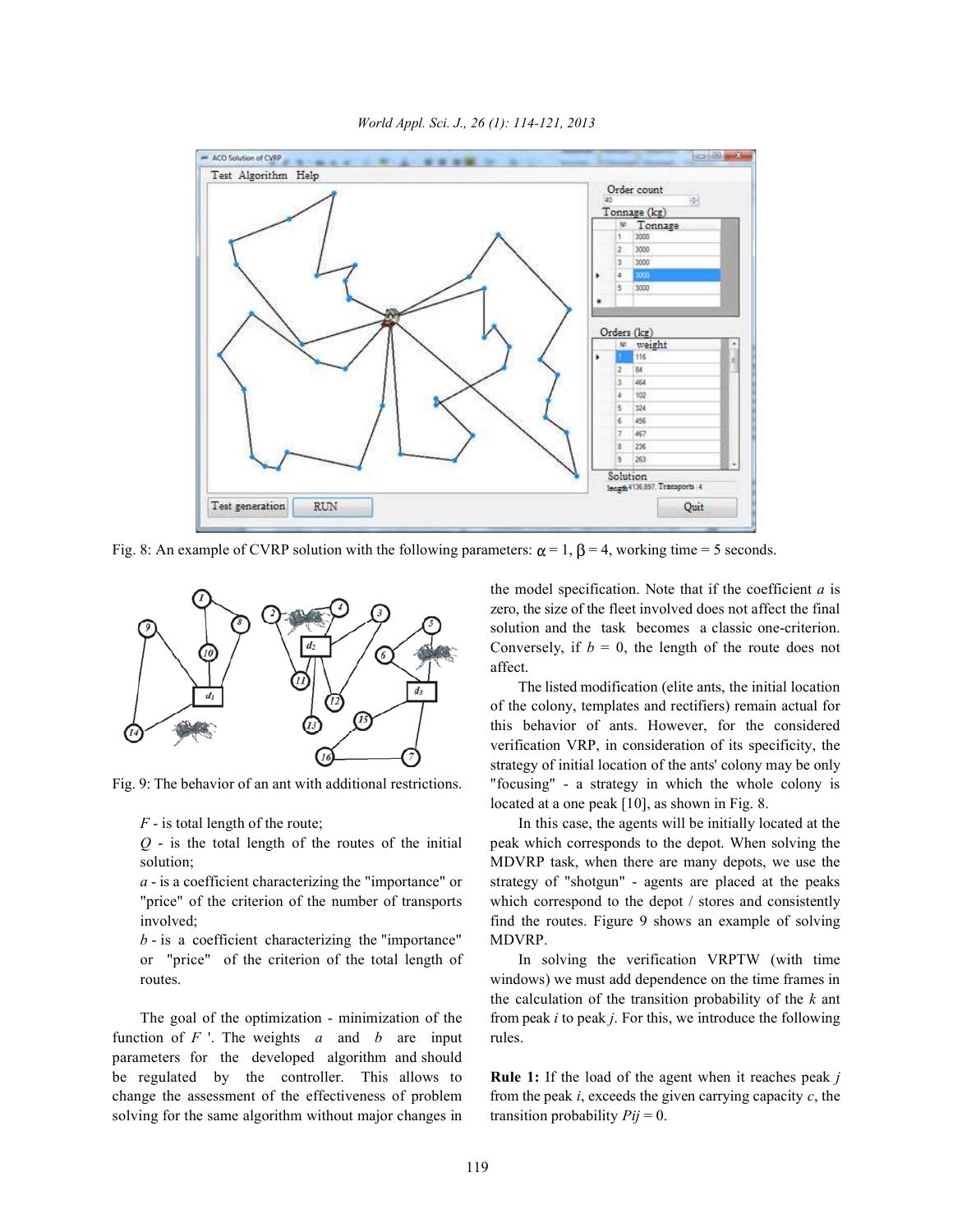**Rule 2:** If routs time by reaching the peak *j* from the peak **ACKNOWLEDGEMENT**  $i$ , exceeds the interval of the time window  $f_j$ , the transition probability  $Pij = 0$ .

**Rule 3:** If the probability of transition to any other previously not visited peak, insufficient depot, from the peak *i* is equal to zero, the agent completes the route returning to the depot.

Considering the first two rules, the expression (1) takes the following form:

$$
\begin{cases}\nP_{ij,k}(t) = \frac{[\tau_{ij}(t)]^{\alpha} \cdot [\eta_{ij}(t)]^{\beta}}{\sum_{l \in J_{i,k}} [\tau_{il}(t)]^{\alpha} \cdot [\eta_{il}(t)]^{\beta}} \\
P_{ij,k}(t) = 0, j \notin J_{i,k} \\
P_{ij,k}(t) = 0, T_{k,i} + D_{i,j} > f_j \\
P_{ij,k}(t) = 0, W_{k,i} + d_j > c\n\end{cases}
$$
\n(6)

where

*Pij, k (t)* - is the probability of transition of the *k* ant from peak *i* to peak *j* in the *t* iteration;

 $\tau i j$  (*t*) - is pheromone level at time *t* on the edge *Dij*;  $\alpha$ ,  $\beta$  - are the parameters that define the weight of the pheromone trail, the coefficients of heuristics;  $\eta ij = I/Dij;$ 

*Tk, i* - is time spent by the *k* of ants on reaching the peak *I*;

*fj* - is the end of the time window of *j*-th customer;

*Wk, i* - is congestion of the *k* ant, upon reaching the top of *I*;

*dj* - is weight of the goods of *j* customer;

*c* - is load capacity of transport.

## **CONCLUSION**

This article gives a modified algorithm based on the ideas of swarm intelligence for solving the vehicle routing problem, considering the verifications CVRP, VRPTW, MDVRP. A modified ant algorithm was developed, it takes into account the specificity and the boundary conditions of the problem. A mathematical model of the problem is presented, a multiplicative objective function was developed, it takes into account all the criteria for the task. Computer software applications were developed, they implement the described algorithms. The conducted experimental researches showed the effectiveness of the proposed modifications of the ant algorithm compared to the standard ant algorithm.

The results of research presented in this paper were obtained with the financial support of the Ministry of Education of the Russian Federation within the framework of the project "Creation of a plant for manufacture of complex reconfigurable high-precision positioning of objects on the basis of satellite navigation systems, local area networks laser and microwave beacons and MEMS Technology" by government decree # 218 of 09.04.2010, the research was carried out in the FSAEI HPE SFU».

### **REFERENCES**

- 1. Beni, G. and J. Wang, 1989. Swarm Intelligence in Cellular Robotic Systems, Proceed. NATO Advanced Workshop on Robots and Biological Systems, Tuscany, Italy.
- 2. Kureichik, V.V. and E.E. Polupanova, 2009. The evolutionary optimization on the basis of the algorithm of bee colony / / Proceedings of the Southern Federal University. Technical science, #12. Taganrog: edition of "Technological Institute of the Federal State Educational Institution of Higher Professional Education" Southern Federal University "in Taganrog."
- 3. Oleinik, Al.A. and S.A. Subbotin, 2007. Methods of selection of informative characters, based on the ant colony method/ / Neuroinformatics 2007: a collection of scientific works of IX All-Russian scientifictechnical conference. M: edition of Moscow Engineering and Physical Institute.
- 4. Kennedy, J. and R. Eberhart, 1995. Particle Swarm Optimization // Proceedings of IEEE International Conference on Neural Networks IV.
- 5. Poli, R., 2007. An analysis of publications on particle swarm optimisation applications". Department of Computer Science, University of Essex, UK.
- 6. Bonavear, F. and M. Dorigo, 1999. Swarm Intelligence: from Natural to Artificial Systems. Oxford university Press.
- 7. Corne, D., M. Dorigo and F. Glover, 1999. 1999. New Ideas in Optimization. McGrav-Hill.
- 8. McConnell, J., 2004. Fundamentals of modern algorithms. - M.: Publishing house - Technosphera.
- 9. Shtovba, S.D., 2004. Ant Algorithms / / Exponenta Pro. Mathematics in Applications, pp: 4.
- 10. Kazharov, A.A. and V.M. Kureichik, 2010. Ant algorithms for solving transport problems / / Theory and Systems of managment,  $N^{\circ}$  1. M: Publishing House "Nauka".